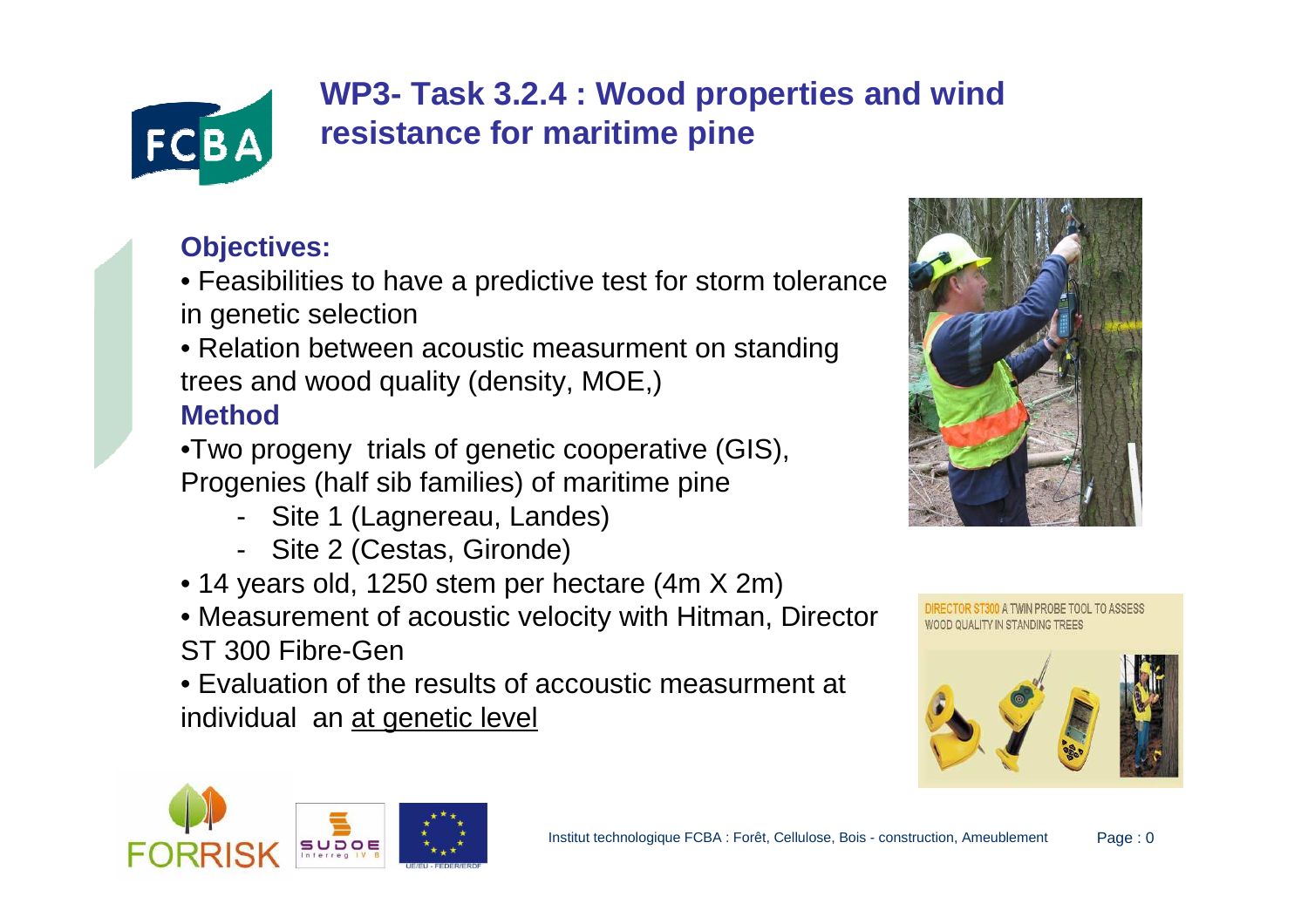

Measurement and sampling :

- • Growth and straightness measures on the progenies tests
	- Circumferences and height at 8 and 12 years old (C1,30m)
	- Straightness at 8 years old : stem basal sweep (maximum deflection at 1,50 m)
	- Straightness score (1 : no damage and 5 : uprooted trees) after Klaussstorm in 2009
- • Sampling and wood quality measurement
	- Spiral grain angle measured on unbarked disk on standing trees
	- Wood density measured by x-ray microdensitometry on prepared sample from drill cores taken on standing trees
	- Acoustic velocity (Cestas site)
		- Sampling of 33 progenies for low, medium and high tolerance to wind resistance estimated by stem basal sweep
		- •Measurement on 12 to 14 trees per progeny

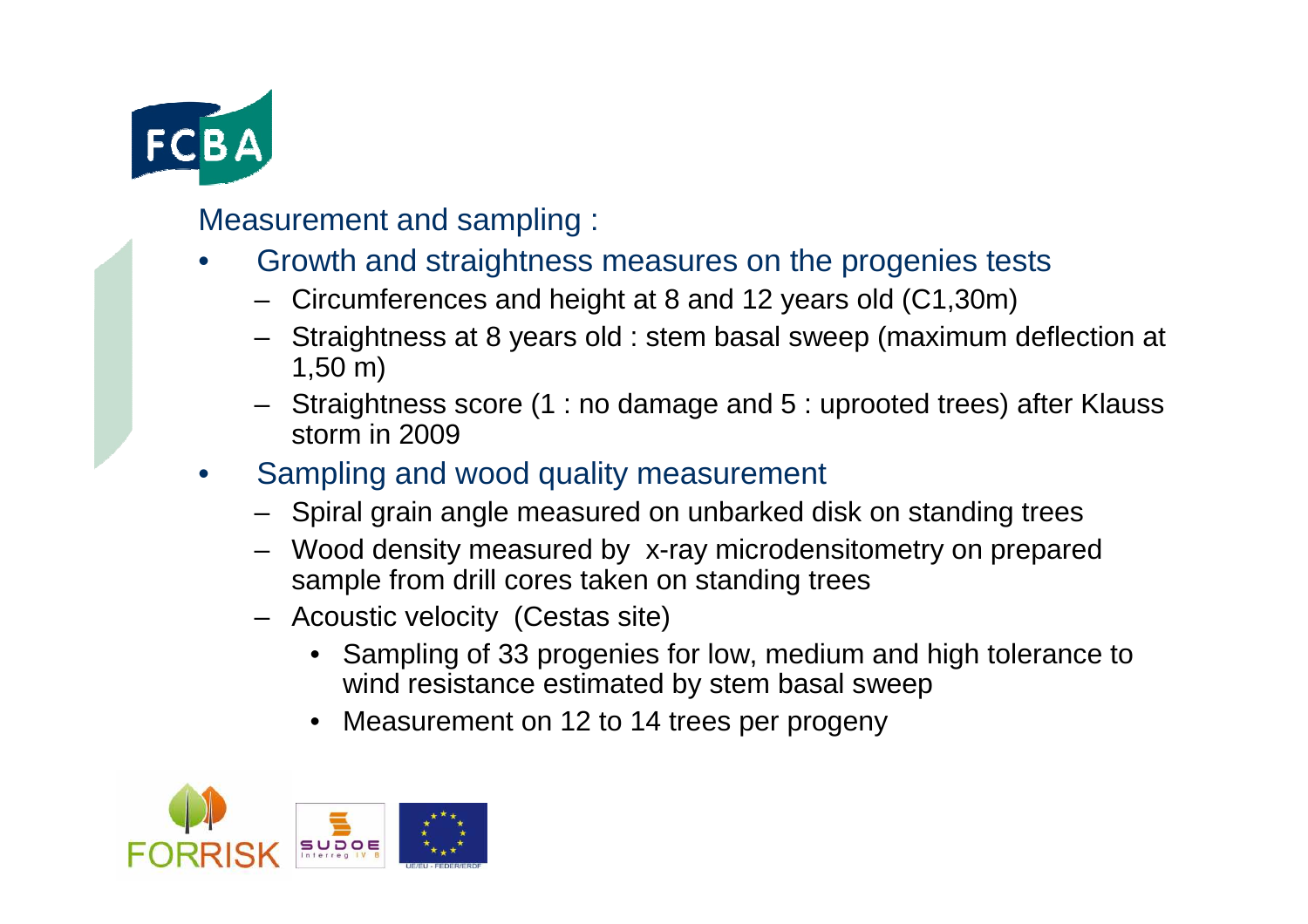



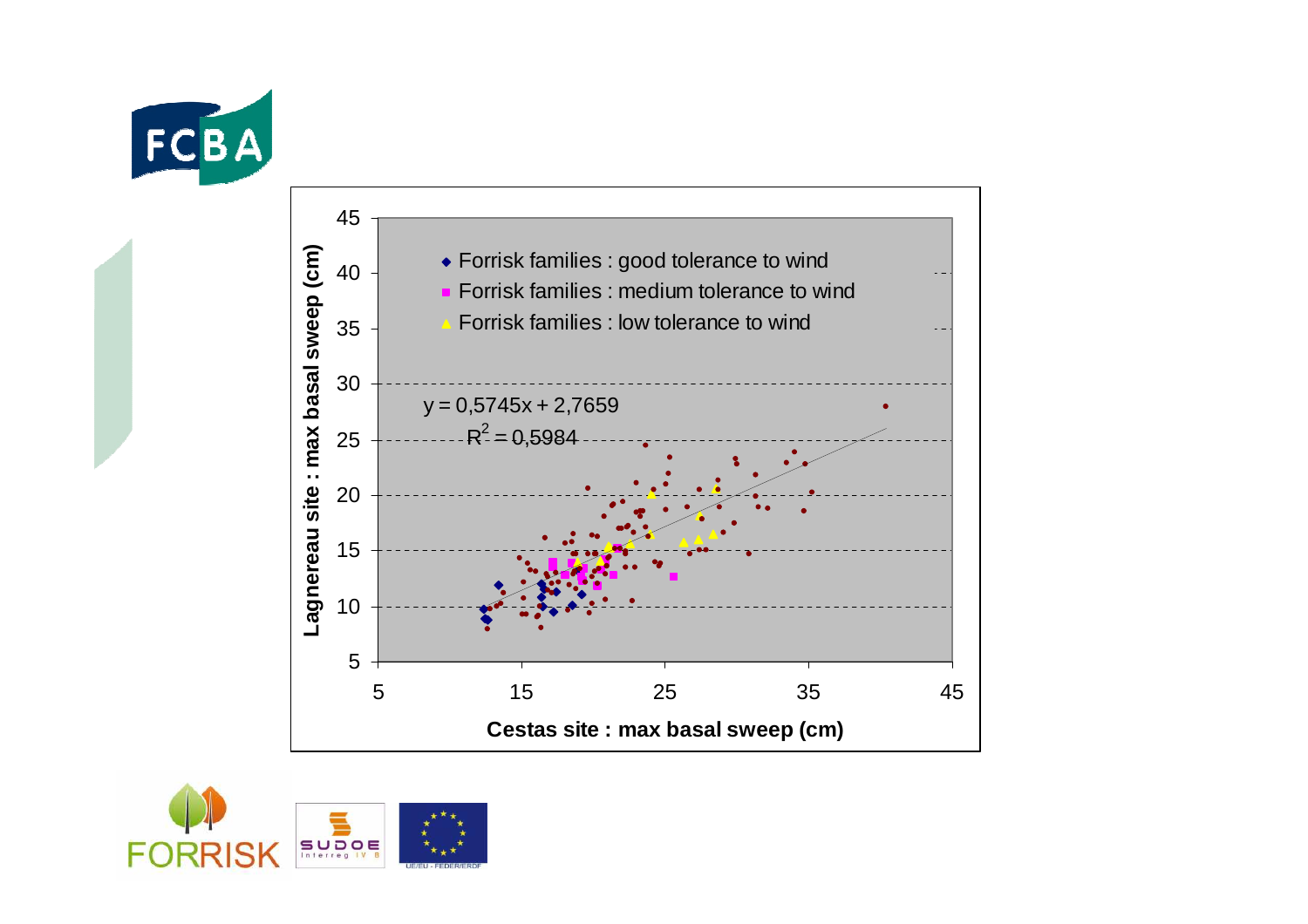

• Acoustic velocity (v) is measured by The Hitman ST300 device (Fibre-gen, Christchurch, New Zealand)



4-The travel time (t) is measured by the upper probe

 $\bullet$  – The two probes are inserted in the lower part of the trunk



2- The distance (d) between the two probes is measured by ultrasonic sensors

> 3- Mechanical wave is induced by a hammer on the lower probe

Sources : (Normand Paradis *et al*, 2013)

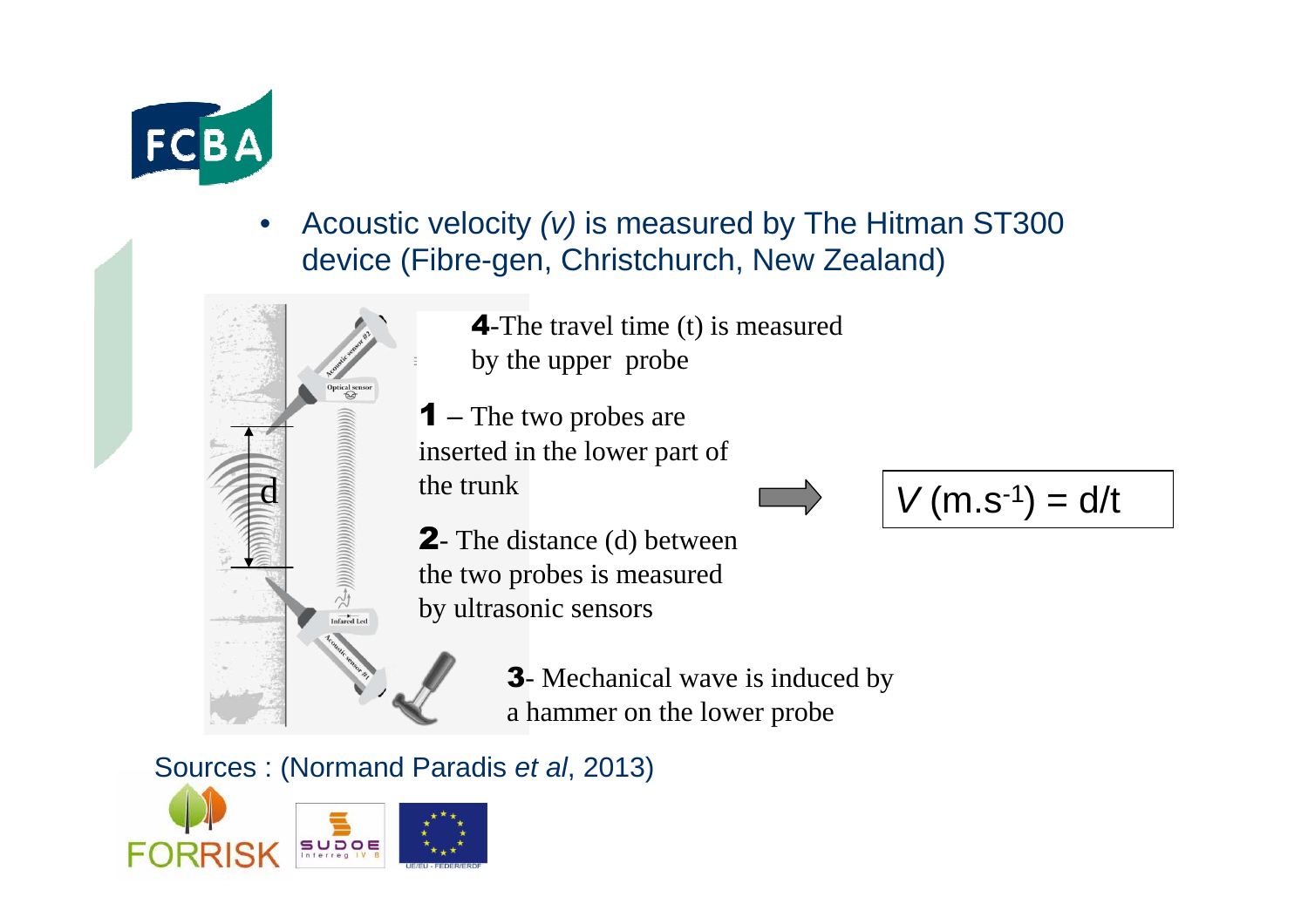